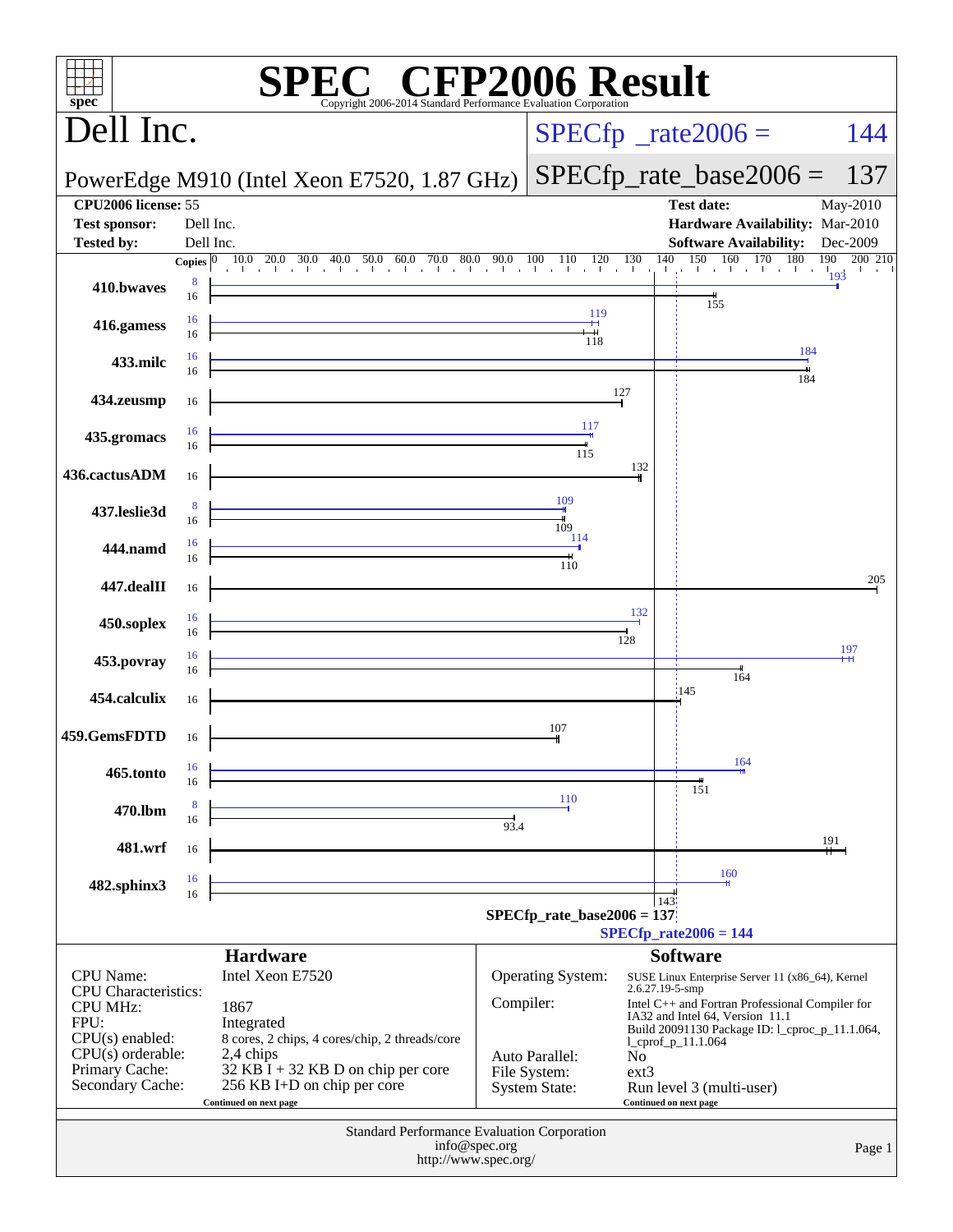| $\uparrow$ $\uparrow$ $\uparrow$<br>spec <sup>®</sup>                                                                                                                      |               |                |            |                        |       |                |       | <b>SPEC CFP2006 Result</b>                                                                                     |                |              |                               |              |                |              |
|----------------------------------------------------------------------------------------------------------------------------------------------------------------------------|---------------|----------------|------------|------------------------|-------|----------------|-------|----------------------------------------------------------------------------------------------------------------|----------------|--------------|-------------------------------|--------------|----------------|--------------|
| Dell Inc.                                                                                                                                                                  |               |                |            |                        |       |                |       |                                                                                                                |                |              | $SPECfp\_rate2006 =$          |              |                | 144          |
| $SPECfp\_rate\_base2006 =$<br>137<br>PowerEdge M910 (Intel Xeon E7520, 1.87 GHz)                                                                                           |               |                |            |                        |       |                |       |                                                                                                                |                |              |                               |              |                |              |
| CPU2006 license: 55<br><b>Test date:</b><br>May-2010                                                                                                                       |               |                |            |                        |       |                |       |                                                                                                                |                |              |                               |              |                |              |
| Dell Inc.<br><b>Test sponsor:</b><br>Hardware Availability: Mar-2010<br>Dec-2009                                                                                           |               |                |            |                        |       |                |       |                                                                                                                |                |              |                               |              |                |              |
| <b>Software Availability:</b><br><b>Tested by:</b><br>Dell Inc.<br>L3 Cache:<br>18 MB I+D on chip per chip<br><b>Base Pointers:</b><br>64-bit                              |               |                |            |                        |       |                |       |                                                                                                                |                |              |                               |              |                |              |
| Other Cache:<br>None                                                                                                                                                       |               |                |            |                        |       |                |       | Peak Pointers:<br>32/64-bit                                                                                    |                |              |                               |              |                |              |
| Memory:<br>128 GB (32 x 4 GB DDR3-1066 QR RDIMM, CL7, ECC,<br>downclocked to                                                                                               |               |                |            |                        |       |                |       | Other Software:<br>None                                                                                        |                |              |                               |              |                |              |
| 800 MHz)<br>1 x 146 GB 15000 RPM SAS<br>Disk Subsystem:<br>Other Hardware:<br>None                                                                                         |               |                |            |                        |       |                |       |                                                                                                                |                |              |                               |              |                |              |
| <b>Results Table</b>                                                                                                                                                       |               |                |            |                        |       |                |       |                                                                                                                |                |              |                               |              |                |              |
| <b>Benchmark</b>                                                                                                                                                           | <b>Copies</b> | <b>Seconds</b> | Ratio      | <b>Base</b><br>Seconds | Ratio | <b>Seconds</b> | Ratio | <b>Copies</b>                                                                                                  | <b>Seconds</b> | <b>Ratio</b> | <b>Peak</b><br><b>Seconds</b> | <b>Ratio</b> | <b>Seconds</b> | <b>Ratio</b> |
| 410.bwayes                                                                                                                                                                 | 16            | 1399           | 155        | 1397                   | 156   | 1404           | 155   | 8                                                                                                              | 564            | 193          | 563                           | 193          | 563            | 193          |
| 416.gamess                                                                                                                                                                 | 16            | 2650           | 118        | 2726                   | 115   | 2631           | 119   | 16                                                                                                             | 2622           | 119          | 2670                          | 117          | 2625           | 119          |
| 433.milc                                                                                                                                                                   | 16            | 797            | 184        | 802                    | 183   | 800            | 184   | 16                                                                                                             | 798            | 184          | 798                           | 184          | 799            | 184          |
| 434.zeusmp                                                                                                                                                                 | 16            | 1149           | 127        | 1149                   | 127   | 1151           | 127   | 16                                                                                                             | 1149           | <u>127</u>   | 1149                          | 127          | 1151           | 127          |
| 435.gromacs                                                                                                                                                                | 16            | 986            | 116        | 991                    | 115   | 991            | 115   | 16                                                                                                             | 971            | 118          | 977                           | 117          | 977            | 117          |
| 436.cactusADM                                                                                                                                                              | 16            | 1446           | 132        | 1450                   | 132   | 1442           | 133   | 16                                                                                                             | 1446           | <u>132</u>   | 1450                          | 132          | 1442           | 133          |
| 437.leslie3d                                                                                                                                                               | 16            | 1388           | 108        | 1383                   | 109   | 1380           | 109   | 8                                                                                                              | 688            | 109          | 689                           | 109          | 694            | 108          |
| 444.namd                                                                                                                                                                   | 16            | 1163           | 110        | 1164                   | 110   | 1154           | 111   | 16                                                                                                             | 1130           | 114          | 1132                          | 113          | 1128           | 114          |
| 447.dealII                                                                                                                                                                 | 16            | 893            | 205        | 893                    | 205   | 892            | 205   | 16                                                                                                             | 893            | 205          | 893                           | 205          | 892            | 205          |
| $450$ .soplex                                                                                                                                                              | 16            | 1041           | 128        | 1041                   | 128   | 1043           | 128   | 16                                                                                                             | 1011           | <u>132</u>   | 1010                          | 132          | 1012           | 132          |
| $453$ . povray                                                                                                                                                             | 16            | 522            | 163        | 520                    | 164   | 520            | 164   | 16                                                                                                             | 438            | 194          | 433                           | 197          | 430            | 198          |
| 454.calculix                                                                                                                                                               | 16            | 913            | 145        | 912                    | 145   | 912            | 145   | 16                                                                                                             | 913            | 145          | 912                           | 145          | 912            | 145          |
| 459.GemsFDTD                                                                                                                                                               | 16            | 1586           | 107        | 1595                   | 106   | 1584           | 107   | 16                                                                                                             | 1586           | <b>107</b>   | 1595                          | 106          | 1584           | 107          |
| 465.tonto                                                                                                                                                                  | 16            | 1043           | <u>151</u> | 1046                   | 151   | 1039           | 152   | 16                                                                                                             | 961            | 164          | 958                           | 164          | 965            | 163          |
| 470.1bm                                                                                                                                                                    | 16            | 2352           | 93.5       | 2353                   | 93.4  | 2353           | 93.4  | 8 <sup>l</sup>                                                                                                 | 997            | 110          | 998                           | 110          | 998            | <b>110</b>   |
| 481.wrf                                                                                                                                                                    | 16            | 943            | 190        | 936                    | 191   | 914            | 195   | 16                                                                                                             | 943            | 190          | 936                           | <b>191</b>   | 914            | 195          |
| 482.sphinx3                                                                                                                                                                | 16            | 2175           | 143        | 2175                   | 143   | 2184           | 143   | 16<br>Results appear in the order in which they were run. Bold underlined text indicates a median measurement. | 1953           | 160          | 1963                          | 159          | 1955           | 160          |
| <b>Submit Notes</b><br>The config file option 'submit' was used.<br>numactl was used to bind copies to the cores                                                           |               |                |            |                        |       |                |       |                                                                                                                |                |              |                               |              |                |              |
| <b>Operating System Notes</b><br>'ulimit -s unlimited' was used to set the stacksize to unlimited prior to run                                                             |               |                |            |                        |       |                |       |                                                                                                                |                |              |                               |              |                |              |
| <b>Platform Notes</b><br>vm.zone_reclaim_mode = 1 in /etc/sysctl.conf file<br>BIOS Settings:<br>Power Management = Maximum Performance (Default = Active Power Controller) |               |                |            |                        |       |                |       |                                                                                                                |                |              |                               |              |                |              |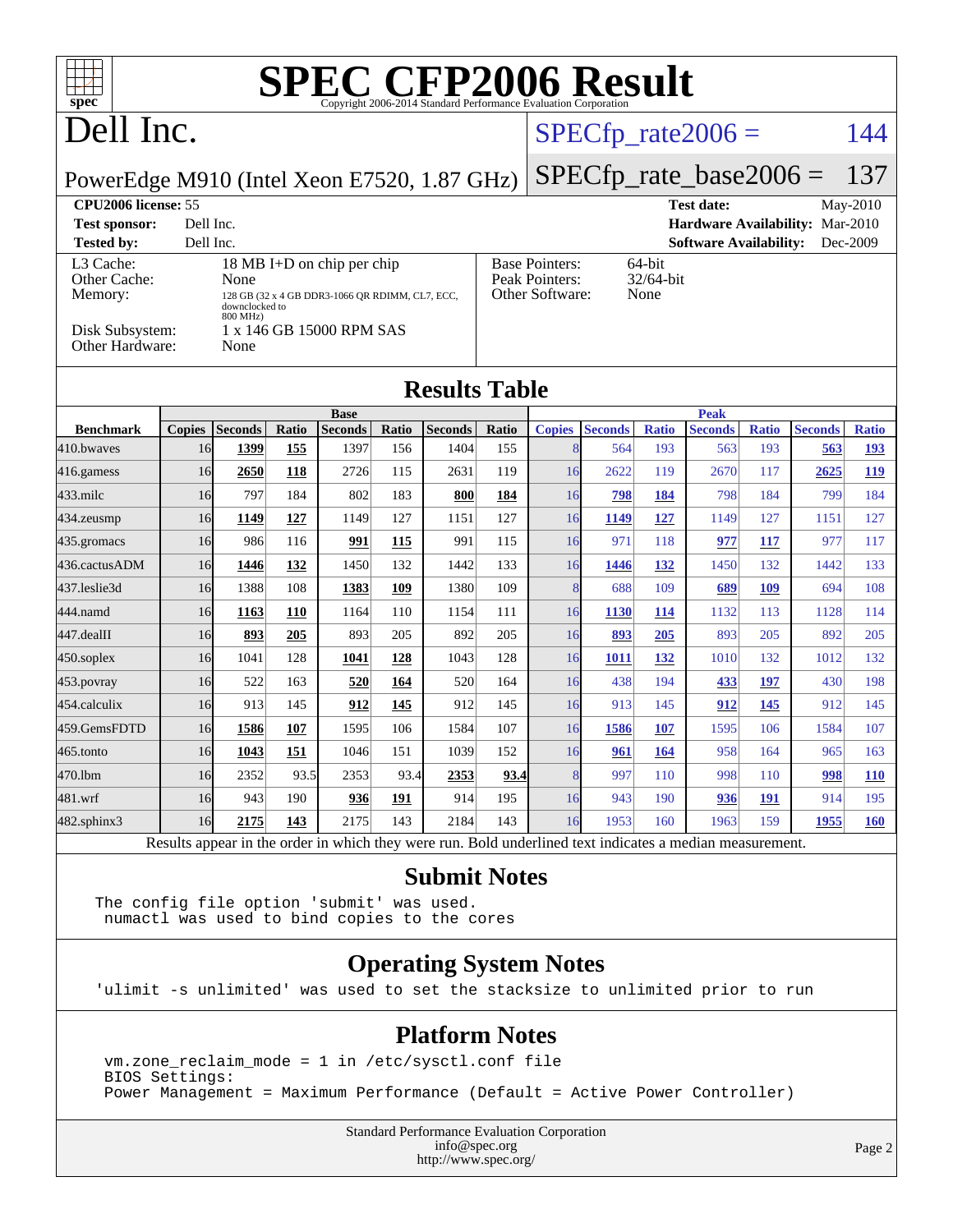

# **[SPEC CFP2006 Result](http://www.spec.org/auto/cpu2006/Docs/result-fields.html#SPECCFP2006Result)**

## Dell Inc.

 $SPECTp_rate2006 = 144$ 

PowerEdge M910 (Intel Xeon E7520, 1.87 GHz) [SPECfp\\_rate\\_base2006 =](http://www.spec.org/auto/cpu2006/Docs/result-fields.html#SPECfpratebase2006) 137

**[CPU2006 license:](http://www.spec.org/auto/cpu2006/Docs/result-fields.html#CPU2006license)** 55 **[Test date:](http://www.spec.org/auto/cpu2006/Docs/result-fields.html#Testdate)** May-2010 **[Test sponsor:](http://www.spec.org/auto/cpu2006/Docs/result-fields.html#Testsponsor)** Dell Inc. **[Hardware Availability:](http://www.spec.org/auto/cpu2006/Docs/result-fields.html#HardwareAvailability)** Mar-2010 **[Tested by:](http://www.spec.org/auto/cpu2006/Docs/result-fields.html#Testedby)** Dell Inc. **[Software Availability:](http://www.spec.org/auto/cpu2006/Docs/result-fields.html#SoftwareAvailability)** Dec-2009

#### **[General Notes](http://www.spec.org/auto/cpu2006/Docs/result-fields.html#GeneralNotes)**

Binaries were compiled on SLES 10 with Binutils 2.18.50.0.7.20080502

## **[Base Compiler Invocation](http://www.spec.org/auto/cpu2006/Docs/result-fields.html#BaseCompilerInvocation)**

[C benchmarks](http://www.spec.org/auto/cpu2006/Docs/result-fields.html#Cbenchmarks):  $\text{icc}$   $-\text{m64}$ 

[C++ benchmarks:](http://www.spec.org/auto/cpu2006/Docs/result-fields.html#CXXbenchmarks) [icpc -m64](http://www.spec.org/cpu2006/results/res2010q3/cpu2006-20100607-11603.flags.html#user_CXXbase_intel_icpc_64bit_bedb90c1146cab66620883ef4f41a67e)

[Fortran benchmarks](http://www.spec.org/auto/cpu2006/Docs/result-fields.html#Fortranbenchmarks): [ifort -m64](http://www.spec.org/cpu2006/results/res2010q3/cpu2006-20100607-11603.flags.html#user_FCbase_intel_ifort_64bit_ee9d0fb25645d0210d97eb0527dcc06e)

[Benchmarks using both Fortran and C](http://www.spec.org/auto/cpu2006/Docs/result-fields.html#BenchmarksusingbothFortranandC): [icc -m64](http://www.spec.org/cpu2006/results/res2010q3/cpu2006-20100607-11603.flags.html#user_CC_FCbase_intel_icc_64bit_0b7121f5ab7cfabee23d88897260401c) [ifort -m64](http://www.spec.org/cpu2006/results/res2010q3/cpu2006-20100607-11603.flags.html#user_CC_FCbase_intel_ifort_64bit_ee9d0fb25645d0210d97eb0527dcc06e)

 $410.1$   $\ldots$  paper cput in

### **[Base Portability Flags](http://www.spec.org/auto/cpu2006/Docs/result-fields.html#BasePortabilityFlags)**

| 410.0Waves: -DSPEC CPU LP64                |                                                                |
|--------------------------------------------|----------------------------------------------------------------|
| 416.gamess: -DSPEC_CPU_LP64                |                                                                |
| 433.milc: -DSPEC CPU LP64                  |                                                                |
| 434.zeusmp: -DSPEC_CPU_LP64                |                                                                |
| 435.gromacs: -DSPEC_CPU_LP64 -nofor_main   |                                                                |
| 436.cactusADM: -DSPEC CPU LP64 -nofor main |                                                                |
| 437.leslie3d: -DSPEC CPU LP64              |                                                                |
| 444.namd: -DSPEC CPU LP64                  |                                                                |
| 447.dealII: -DSPEC CPU LP64                |                                                                |
| 450.soplex: -DSPEC_CPU_LP64                |                                                                |
| 453.povray: -DSPEC_CPU_LP64                |                                                                |
| 454.calculix: -DSPEC CPU LP64 -nofor main  |                                                                |
| 459. GemsFDTD: - DSPEC CPU LP64            |                                                                |
| 465.tonto: -DSPEC CPU LP64                 |                                                                |
| 470.1bm: - DSPEC CPU LP64                  |                                                                |
|                                            | 481.wrf: -DSPEC CPU_LP64 -DSPEC_CPU_CASE_FLAG -DSPEC_CPU_LINUX |
| 482.sphinx3: -DSPEC CPU LP64               |                                                                |
|                                            |                                                                |

## **[Base Optimization Flags](http://www.spec.org/auto/cpu2006/Docs/result-fields.html#BaseOptimizationFlags)**

[C benchmarks](http://www.spec.org/auto/cpu2006/Docs/result-fields.html#Cbenchmarks): [-xSSE4.2](http://www.spec.org/cpu2006/results/res2010q3/cpu2006-20100607-11603.flags.html#user_CCbase_f-xSSE42_f91528193cf0b216347adb8b939d4107) [-ipo](http://www.spec.org/cpu2006/results/res2010q3/cpu2006-20100607-11603.flags.html#user_CCbase_f-ipo) [-O3](http://www.spec.org/cpu2006/results/res2010q3/cpu2006-20100607-11603.flags.html#user_CCbase_f-O3) [-no-prec-div](http://www.spec.org/cpu2006/results/res2010q3/cpu2006-20100607-11603.flags.html#user_CCbase_f-no-prec-div) [-static](http://www.spec.org/cpu2006/results/res2010q3/cpu2006-20100607-11603.flags.html#user_CCbase_f-static) [C++ benchmarks:](http://www.spec.org/auto/cpu2006/Docs/result-fields.html#CXXbenchmarks) [-xSSE4.2](http://www.spec.org/cpu2006/results/res2010q3/cpu2006-20100607-11603.flags.html#user_CXXbase_f-xSSE42_f91528193cf0b216347adb8b939d4107) [-ipo](http://www.spec.org/cpu2006/results/res2010q3/cpu2006-20100607-11603.flags.html#user_CXXbase_f-ipo) [-O3](http://www.spec.org/cpu2006/results/res2010q3/cpu2006-20100607-11603.flags.html#user_CXXbase_f-O3) [-no-prec-div](http://www.spec.org/cpu2006/results/res2010q3/cpu2006-20100607-11603.flags.html#user_CXXbase_f-no-prec-div) [-static](http://www.spec.org/cpu2006/results/res2010q3/cpu2006-20100607-11603.flags.html#user_CXXbase_f-static)

[Fortran benchmarks](http://www.spec.org/auto/cpu2006/Docs/result-fields.html#Fortranbenchmarks): [-xSSE4.2](http://www.spec.org/cpu2006/results/res2010q3/cpu2006-20100607-11603.flags.html#user_FCbase_f-xSSE42_f91528193cf0b216347adb8b939d4107) [-ipo](http://www.spec.org/cpu2006/results/res2010q3/cpu2006-20100607-11603.flags.html#user_FCbase_f-ipo) [-O3](http://www.spec.org/cpu2006/results/res2010q3/cpu2006-20100607-11603.flags.html#user_FCbase_f-O3) [-no-prec-div](http://www.spec.org/cpu2006/results/res2010q3/cpu2006-20100607-11603.flags.html#user_FCbase_f-no-prec-div) [-static](http://www.spec.org/cpu2006/results/res2010q3/cpu2006-20100607-11603.flags.html#user_FCbase_f-static)

Continued on next page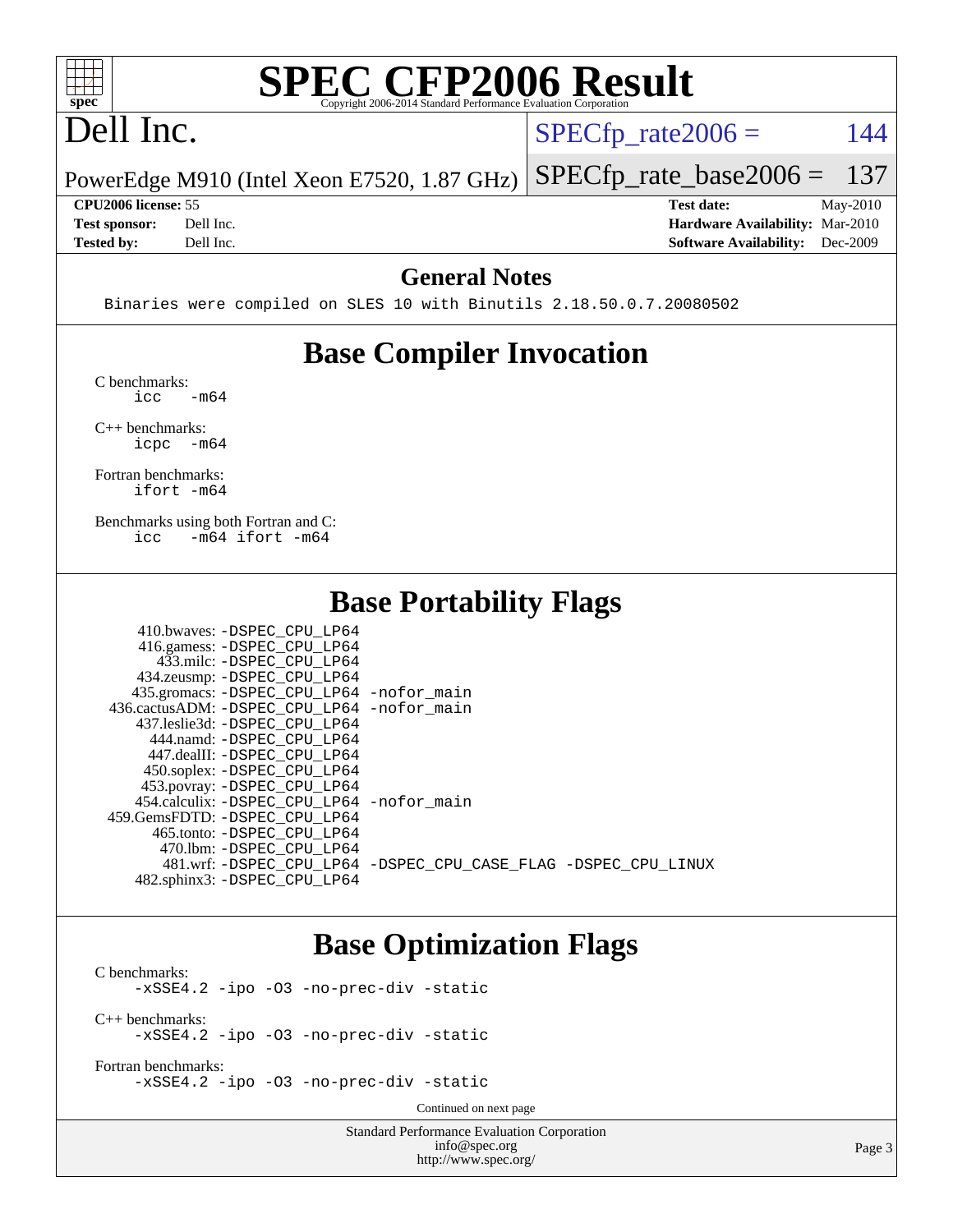

# **[SPEC CFP2006 Result](http://www.spec.org/auto/cpu2006/Docs/result-fields.html#SPECCFP2006Result)**

## Dell Inc.

 $SPECTp\_rate2006 = 144$ 

PowerEdge M910 (Intel Xeon E7520, 1.87 GHz) [SPECfp\\_rate\\_base2006 =](http://www.spec.org/auto/cpu2006/Docs/result-fields.html#SPECfpratebase2006) 137

**[CPU2006 license:](http://www.spec.org/auto/cpu2006/Docs/result-fields.html#CPU2006license)** 55 **[Test date:](http://www.spec.org/auto/cpu2006/Docs/result-fields.html#Testdate)** May-2010 **[Test sponsor:](http://www.spec.org/auto/cpu2006/Docs/result-fields.html#Testsponsor)** Dell Inc. **[Hardware Availability:](http://www.spec.org/auto/cpu2006/Docs/result-fields.html#HardwareAvailability)** Mar-2010 **[Tested by:](http://www.spec.org/auto/cpu2006/Docs/result-fields.html#Testedby)** Dell Inc. **[Software Availability:](http://www.spec.org/auto/cpu2006/Docs/result-fields.html#SoftwareAvailability)** Dec-2009

## **[Base Optimization Flags \(Continued\)](http://www.spec.org/auto/cpu2006/Docs/result-fields.html#BaseOptimizationFlags)**

[Benchmarks using both Fortran and C](http://www.spec.org/auto/cpu2006/Docs/result-fields.html#BenchmarksusingbothFortranandC):

[-xSSE4.2](http://www.spec.org/cpu2006/results/res2010q3/cpu2006-20100607-11603.flags.html#user_CC_FCbase_f-xSSE42_f91528193cf0b216347adb8b939d4107) [-ipo](http://www.spec.org/cpu2006/results/res2010q3/cpu2006-20100607-11603.flags.html#user_CC_FCbase_f-ipo) [-O3](http://www.spec.org/cpu2006/results/res2010q3/cpu2006-20100607-11603.flags.html#user_CC_FCbase_f-O3) [-no-prec-div](http://www.spec.org/cpu2006/results/res2010q3/cpu2006-20100607-11603.flags.html#user_CC_FCbase_f-no-prec-div) [-static](http://www.spec.org/cpu2006/results/res2010q3/cpu2006-20100607-11603.flags.html#user_CC_FCbase_f-static)

## **[Peak Compiler Invocation](http://www.spec.org/auto/cpu2006/Docs/result-fields.html#PeakCompilerInvocation)**

[C benchmarks \(except as noted below\)](http://www.spec.org/auto/cpu2006/Docs/result-fields.html#Cbenchmarksexceptasnotedbelow):<br> $\frac{1}{\text{CC}}$  -m64  $-m64$ 

482.sphinx3: [icc -m32](http://www.spec.org/cpu2006/results/res2010q3/cpu2006-20100607-11603.flags.html#user_peakCCLD482_sphinx3_intel_icc_32bit_a6a621f8d50482236b970c6ac5f55f93)

[C++ benchmarks \(except as noted below\):](http://www.spec.org/auto/cpu2006/Docs/result-fields.html#CXXbenchmarksexceptasnotedbelow) [icpc -m64](http://www.spec.org/cpu2006/results/res2010q3/cpu2006-20100607-11603.flags.html#user_CXXpeak_intel_icpc_64bit_bedb90c1146cab66620883ef4f41a67e)

450.soplex: [icpc -m32](http://www.spec.org/cpu2006/results/res2010q3/cpu2006-20100607-11603.flags.html#user_peakCXXLD450_soplex_intel_icpc_32bit_4e5a5ef1a53fd332b3c49e69c3330699)

[Fortran benchmarks](http://www.spec.org/auto/cpu2006/Docs/result-fields.html#Fortranbenchmarks): [ifort -m64](http://www.spec.org/cpu2006/results/res2010q3/cpu2006-20100607-11603.flags.html#user_FCpeak_intel_ifort_64bit_ee9d0fb25645d0210d97eb0527dcc06e)

[Benchmarks using both Fortran and C](http://www.spec.org/auto/cpu2006/Docs/result-fields.html#BenchmarksusingbothFortranandC): [icc -m64](http://www.spec.org/cpu2006/results/res2010q3/cpu2006-20100607-11603.flags.html#user_CC_FCpeak_intel_icc_64bit_0b7121f5ab7cfabee23d88897260401c) [ifort -m64](http://www.spec.org/cpu2006/results/res2010q3/cpu2006-20100607-11603.flags.html#user_CC_FCpeak_intel_ifort_64bit_ee9d0fb25645d0210d97eb0527dcc06e)

## **[Peak Portability Flags](http://www.spec.org/auto/cpu2006/Docs/result-fields.html#PeakPortabilityFlags)**

 410.bwaves: [-DSPEC\\_CPU\\_LP64](http://www.spec.org/cpu2006/results/res2010q3/cpu2006-20100607-11603.flags.html#suite_peakPORTABILITY410_bwaves_DSPEC_CPU_LP64) 416.gamess: [-DSPEC\\_CPU\\_LP64](http://www.spec.org/cpu2006/results/res2010q3/cpu2006-20100607-11603.flags.html#suite_peakPORTABILITY416_gamess_DSPEC_CPU_LP64) 433.milc: [-DSPEC\\_CPU\\_LP64](http://www.spec.org/cpu2006/results/res2010q3/cpu2006-20100607-11603.flags.html#suite_peakPORTABILITY433_milc_DSPEC_CPU_LP64) 434.zeusmp: [-DSPEC\\_CPU\\_LP64](http://www.spec.org/cpu2006/results/res2010q3/cpu2006-20100607-11603.flags.html#suite_peakPORTABILITY434_zeusmp_DSPEC_CPU_LP64) 435.gromacs: [-DSPEC\\_CPU\\_LP64](http://www.spec.org/cpu2006/results/res2010q3/cpu2006-20100607-11603.flags.html#suite_peakPORTABILITY435_gromacs_DSPEC_CPU_LP64) [-nofor\\_main](http://www.spec.org/cpu2006/results/res2010q3/cpu2006-20100607-11603.flags.html#user_peakLDPORTABILITY435_gromacs_f-nofor_main) 436.cactusADM: [-DSPEC\\_CPU\\_LP64](http://www.spec.org/cpu2006/results/res2010q3/cpu2006-20100607-11603.flags.html#suite_peakPORTABILITY436_cactusADM_DSPEC_CPU_LP64) [-nofor\\_main](http://www.spec.org/cpu2006/results/res2010q3/cpu2006-20100607-11603.flags.html#user_peakLDPORTABILITY436_cactusADM_f-nofor_main) 437.leslie3d: [-DSPEC\\_CPU\\_LP64](http://www.spec.org/cpu2006/results/res2010q3/cpu2006-20100607-11603.flags.html#suite_peakPORTABILITY437_leslie3d_DSPEC_CPU_LP64) 444.namd: [-DSPEC\\_CPU\\_LP64](http://www.spec.org/cpu2006/results/res2010q3/cpu2006-20100607-11603.flags.html#suite_peakPORTABILITY444_namd_DSPEC_CPU_LP64) 447.dealII: [-DSPEC\\_CPU\\_LP64](http://www.spec.org/cpu2006/results/res2010q3/cpu2006-20100607-11603.flags.html#suite_peakPORTABILITY447_dealII_DSPEC_CPU_LP64) 453.povray: [-DSPEC\\_CPU\\_LP64](http://www.spec.org/cpu2006/results/res2010q3/cpu2006-20100607-11603.flags.html#suite_peakPORTABILITY453_povray_DSPEC_CPU_LP64) 454.calculix: [-DSPEC\\_CPU\\_LP64](http://www.spec.org/cpu2006/results/res2010q3/cpu2006-20100607-11603.flags.html#suite_peakPORTABILITY454_calculix_DSPEC_CPU_LP64) [-nofor\\_main](http://www.spec.org/cpu2006/results/res2010q3/cpu2006-20100607-11603.flags.html#user_peakLDPORTABILITY454_calculix_f-nofor_main) 459.GemsFDTD: [-DSPEC\\_CPU\\_LP64](http://www.spec.org/cpu2006/results/res2010q3/cpu2006-20100607-11603.flags.html#suite_peakPORTABILITY459_GemsFDTD_DSPEC_CPU_LP64) 465.tonto: [-DSPEC\\_CPU\\_LP64](http://www.spec.org/cpu2006/results/res2010q3/cpu2006-20100607-11603.flags.html#suite_peakPORTABILITY465_tonto_DSPEC_CPU_LP64) 470.lbm: [-DSPEC\\_CPU\\_LP64](http://www.spec.org/cpu2006/results/res2010q3/cpu2006-20100607-11603.flags.html#suite_peakPORTABILITY470_lbm_DSPEC_CPU_LP64) 481.wrf: [-DSPEC\\_CPU\\_LP64](http://www.spec.org/cpu2006/results/res2010q3/cpu2006-20100607-11603.flags.html#suite_peakPORTABILITY481_wrf_DSPEC_CPU_LP64) [-DSPEC\\_CPU\\_CASE\\_FLAG](http://www.spec.org/cpu2006/results/res2010q3/cpu2006-20100607-11603.flags.html#b481.wrf_peakCPORTABILITY_DSPEC_CPU_CASE_FLAG) [-DSPEC\\_CPU\\_LINUX](http://www.spec.org/cpu2006/results/res2010q3/cpu2006-20100607-11603.flags.html#b481.wrf_peakCPORTABILITY_DSPEC_CPU_LINUX)

## **[Peak Optimization Flags](http://www.spec.org/auto/cpu2006/Docs/result-fields.html#PeakOptimizationFlags)**

[C benchmarks](http://www.spec.org/auto/cpu2006/Docs/result-fields.html#Cbenchmarks):

Continued on next page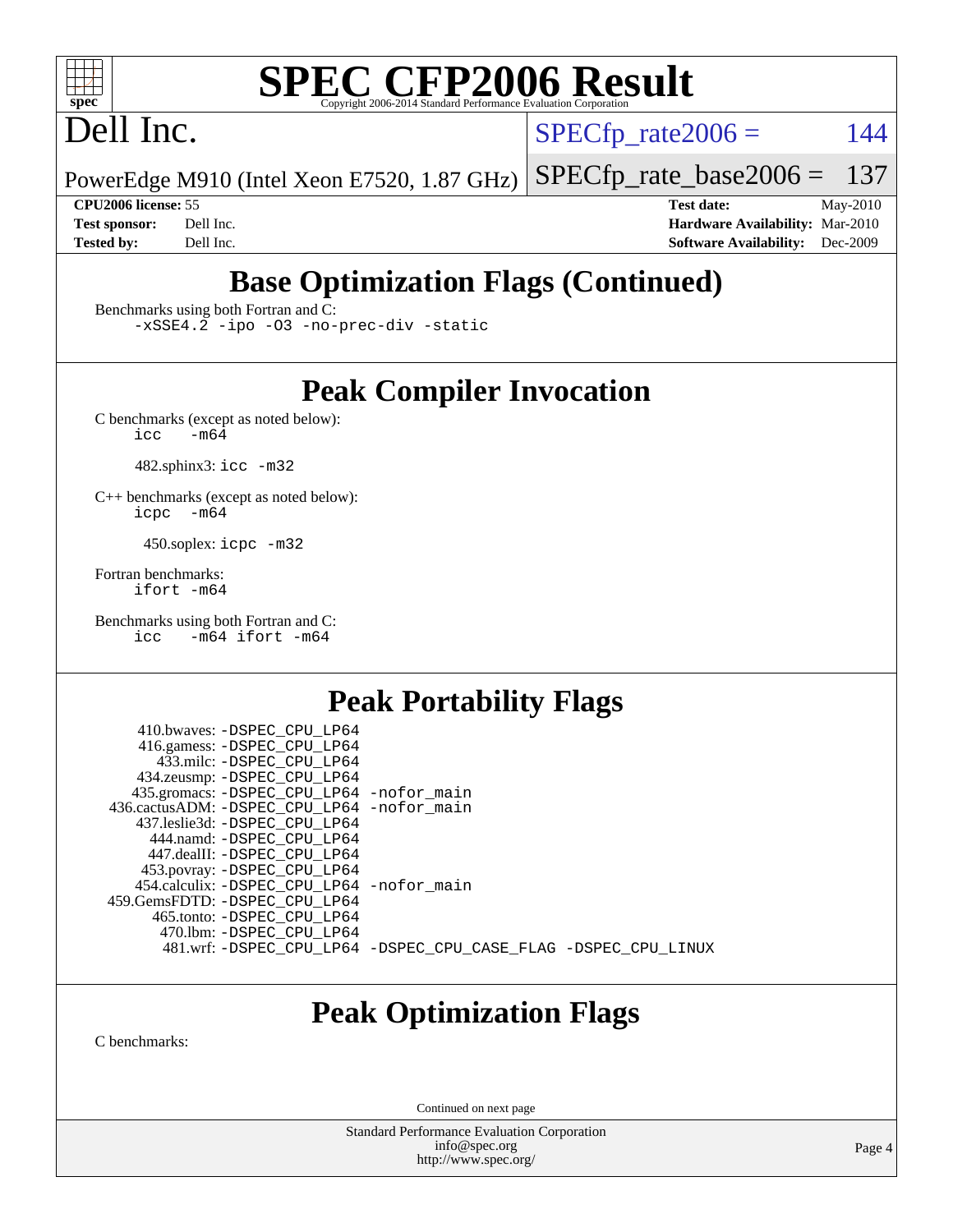

# **[SPEC CFP2006 Result](http://www.spec.org/auto/cpu2006/Docs/result-fields.html#SPECCFP2006Result)**

Dell Inc.

 $SPECTp\_rate2006 = 144$ 

PowerEdge M910 (Intel Xeon E7520, 1.87 GHz) [SPECfp\\_rate\\_base2006 =](http://www.spec.org/auto/cpu2006/Docs/result-fields.html#SPECfpratebase2006) 137

**[CPU2006 license:](http://www.spec.org/auto/cpu2006/Docs/result-fields.html#CPU2006license)** 55 **[Test date:](http://www.spec.org/auto/cpu2006/Docs/result-fields.html#Testdate)** May-2010 **[Test sponsor:](http://www.spec.org/auto/cpu2006/Docs/result-fields.html#Testsponsor)** Dell Inc. **[Hardware Availability:](http://www.spec.org/auto/cpu2006/Docs/result-fields.html#HardwareAvailability)** Mar-2010 **[Tested by:](http://www.spec.org/auto/cpu2006/Docs/result-fields.html#Testedby)** Dell Inc. **[Software Availability:](http://www.spec.org/auto/cpu2006/Docs/result-fields.html#SoftwareAvailability)** Dec-2009

Page 5

## **[Peak Optimization Flags \(Continued\)](http://www.spec.org/auto/cpu2006/Docs/result-fields.html#PeakOptimizationFlags)**

```
433.milc: -xSSE4. 2(pass 2) -prof-gen-ipo-O3(pass 2)-no-prec-div(pass 2) -static(pass 2) -prof-use(pass 2)
               -fno-alias -opt-prefetch
        470.lbm: -xSSE4. 2(pass 2) -prof-gen-ipo-O3(pass 2)-no-prec-div(pass 2) -static(pass 2) -prof-use(pass 2)
               -opt-malloc-options=3 -ansi-alias -auto-ilp32
      482.sphinx3: -xSSE4.2 -ipo -O3 -no-prec-div -static -unroll2
C++ benchmarks: 
      444.namd: -xSSE4. 2(pass 2) -prof-gen-ipo-O3(pass 2)-no-prec-div(pass 2) -static(pass 2) -prof-use(pass 2)
               -fno-alias -auto-ilp32
      447.dealII: basepeak = yes
       450.soplex: -xSSE4.2(pass 2) -prof-gen(pass 1) -ipo(pass 2) -O3(pass 2)
               -no-prec-div(pass 2) -static(pass 2) -prof-use(pass 2)
               -opt-malloc-options=3
      453.povray: -xSSE4.2(pass 2) -prof-gen(pass 1) -ipo(pass 2) -O3(pass 2)
               -no-prec-div(pass 2) -static(pass 2) -prof-use(pass 2)
               -unroll4 -ansi-alias
Fortran benchmarks: 
      410.bwaves: -xSSE4.2 -ipo -O3 -no-prec-div -static -opt-prefetch
      416.gamess: -xSSE4.2(pass 2) -prof-gen(pass 1) -ipo(pass 2) -O3(pass 2)
               -no-prec-div(pass 2) -static(pass 2) -prof-use(pass 2)
               -unroll2 -Ob0 -ansi-alias -scalar-rep-
      434.zeusmp: basepeak = yes
      437.leslie3d: -xSSE4.2 -ipo -O3 -no-prec-div -static
 459.GemsFDTD: basepeak = yes 465.tonto: -xSSE4.2(pass 2) -prof-gen(pass 1) -ipo(pass 2) -O3(pass 2)
               -no-prec-div(pass 2) -static(pass 2) -prof-use(pass 2)
               -unroll4 -auto -inline-calloc -opt-malloc-options=3
Benchmarks using both Fortran and C: 
     435.gromacs: -xSSE4.2(pass 2) -prof-gen(pass 1) -ipo(pass 2) -O3(pass 2)
               -no-prec-div(pass 2) -static(pass 2) -prof-use(pass 2)
               -opt-prefetch -auto-ilp32
                                       Continued on next page
```